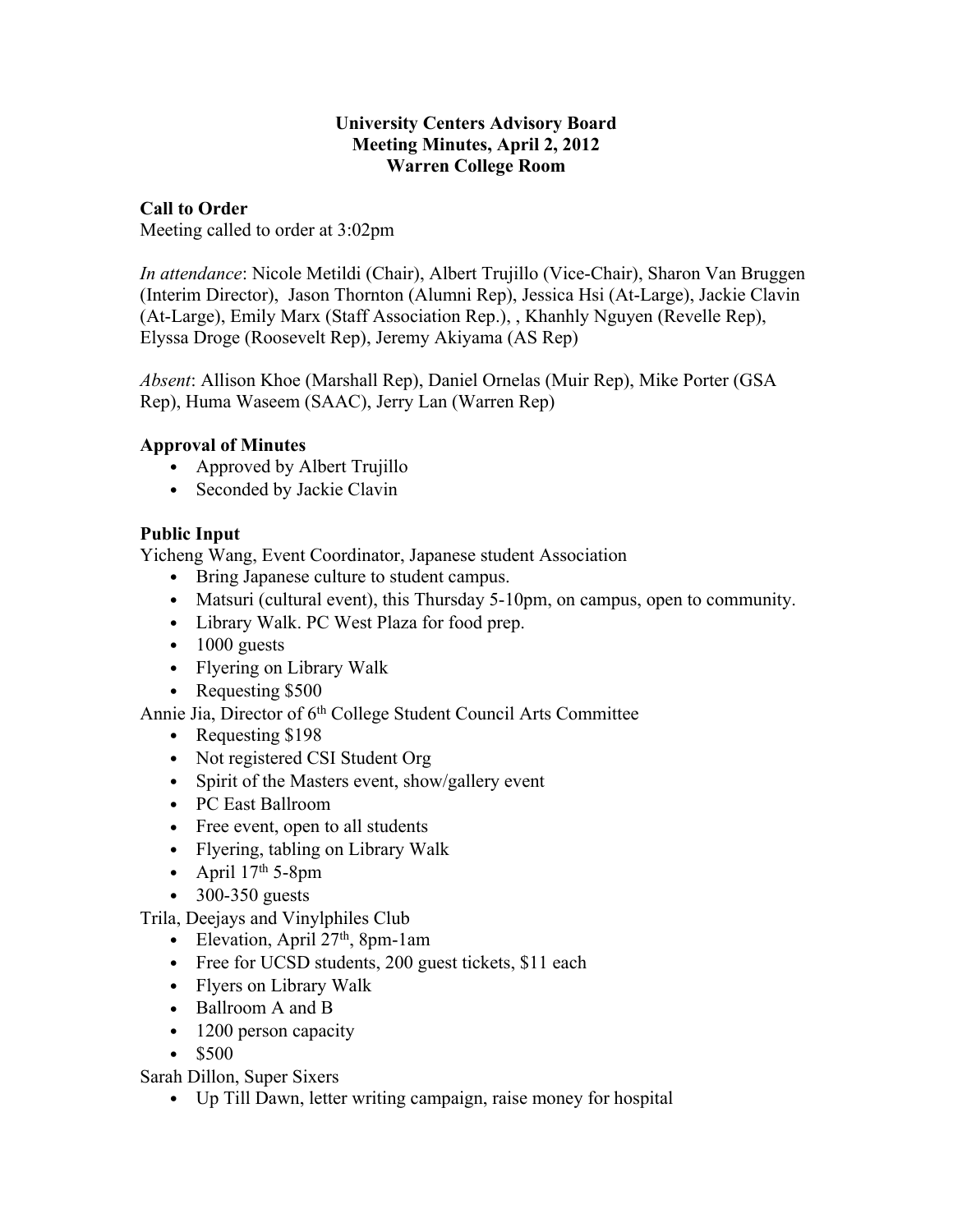- Requesting \$132
- PC East Ballroom
- Next Monday, 7-11pm
- 200 people, free event

# **Icebreaker**

# **Roll Call**

• Sheet being sent around

# **Chair Report,** *Nicole Metildi*

- Strategic Planning Committee
	- o Need to set up meeting time, will send out email
- Executive Advisory Committee
	- o May 1, 1:30-2:30, Green Table Room
- Budget Committee
	- o Starting to put budget together
	- o Meeting of week 4: will send out Doodle
- UCAB Positions
	- o Week 5 or 6.
	- o Look at online application next week.

# **Vice-Chair Report,** *Albert Trujillo*

- Space Allocation Committee
	- o Waiting to hear back from Dan Park
	- o Will present timeline next week
- Secretary introduction

# **Interim Director Report,** *Sharon VanBruggen*

- Sun God Festival
	- o Ask vendors to not host events in the centers, more action in RIMAC
	- o Ask vendors to put restriction on alcohol:
		- 2 drink max, 21+ after 2pm.
	- o UCSD students +2 guests each
	- o Less security measures for restaurants
- Guardian Move
	- o Moved into new space over break.
	- o Plans for old space, waiting for architect drawings.
	- o Spring cleaning
- Triton Day, Saturday, April 7
	- o Activities center around PC, Library Walk, Town Square

# **Member Reports**

• No member reports

# **New Business**

• Tech Fee Subsidies: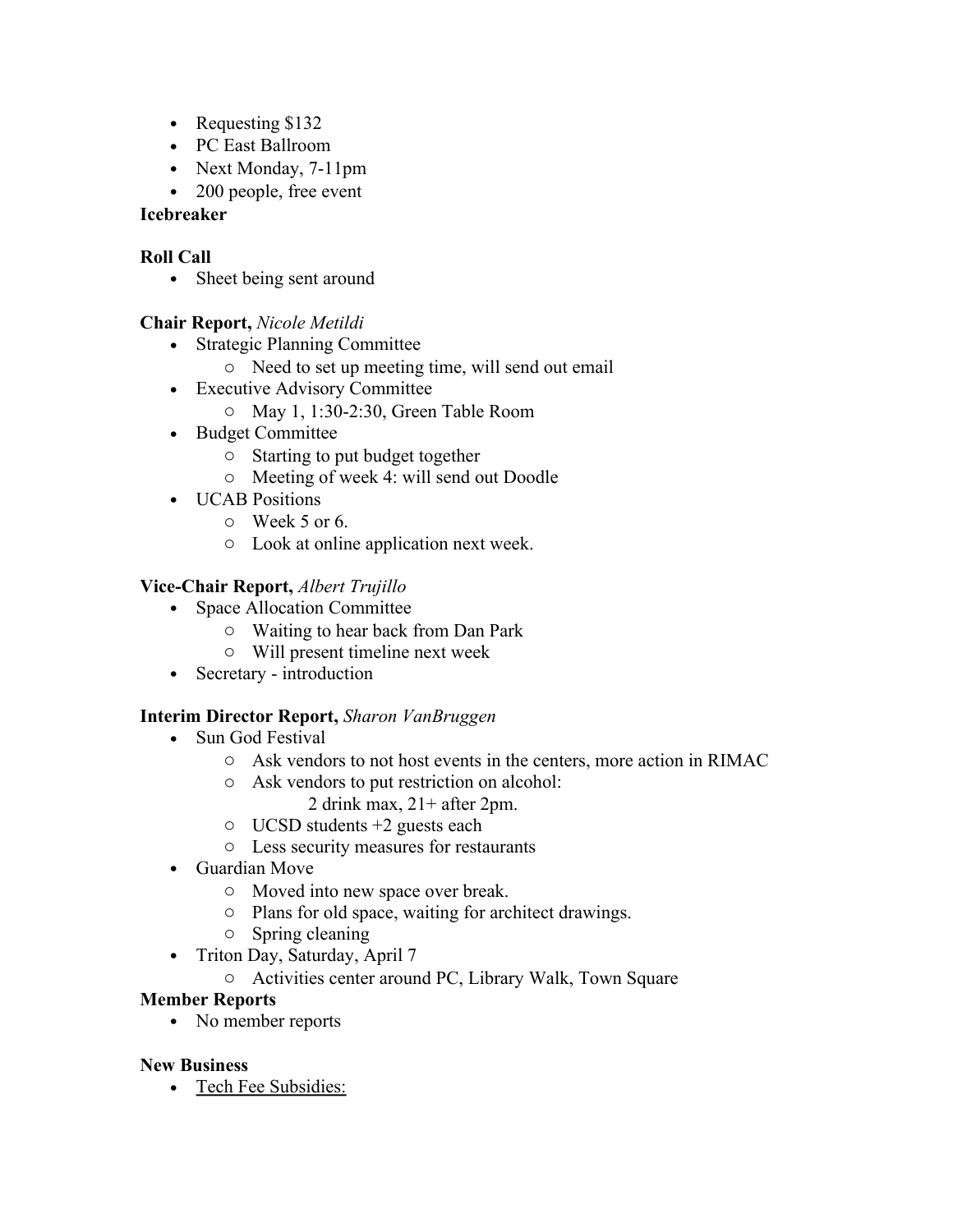- o JSA: Event is on library walk, not university center.
	- Requested \$500

Comments/questions: what are they spending it on? Could we fund PC plaza activity? What would there other options be if we didn't fund them? Should be funded, Library Walk is small technicality, close to University Center. Should look into what AS funds. AV Tech funded by AS, UCAB can only fund AV Tech Jessica Hsi motioned to not fund. Seconded by Albert Trujillo.

o 6<sup>th</sup> college Art Committee

Requested \$198 Comments/Questions: Not CSI org. Albert Trujillo motioned to not fund. Khanhly Nguyen seconds.

#### o DVC

Requested \$500 Comments/Questions: Off hours, more than 3 hours. Encourages San Diego community participation. Free admission to UCSD students. Have sought funding from AS Jessica Hsi motioned to fund Albert Trujillo seconded

#### o Sixers

Requested \$132 Off hours Open to all students, openly marketed Free admission Fundraiser Sought funding from 6<sup>th</sup> College Council Albert motioned to fund in full Khanhly seconded

- Member at Large Process
	- o Ad hoc appointments committee to appoint.
	- o Charge a committee outside of UCAB or UCAB handles?
	- o Benefit of interview process in separate committee: better to market to other people, get more people to apply
	- o Create Appointments Committee
	- o Straw poll to create Ad Hoc committee
		- Yes:3
		- No:2
		- Abstain: 1
	- o Create committee, three people. Ad hoc committee selections comes back to UCAB for approval.
	- o Cannot be on committee if running for at-large.